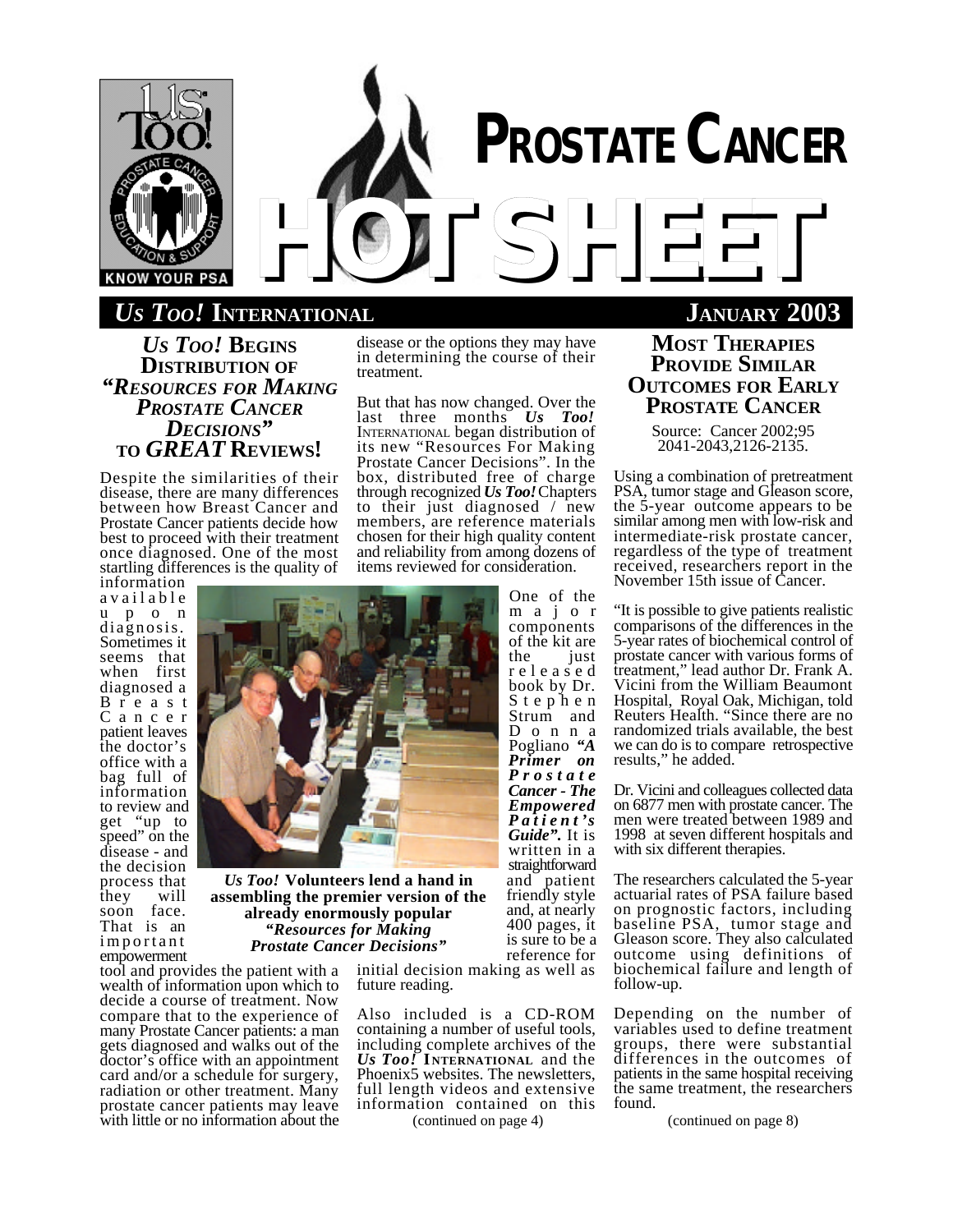### **PROSTATE CANCER PATIENT SUPPORT 1-800-80-***US TOO! US TOO!* **INTERNATIONAL**

# **PROSTATE CANCER NEWS YOU CAN USE**

*Us Too!* publishes a FREE e-mail based news service which provides updates on the latest prostate cancer related news. To subscribe or link to the archives simply visit the *Us Too!* Website: www.ustoo.org

News items contained in *Us Too!* publications are obtained from various news sources and edited for inclusion. Where available, a pointof-contact is provided.

All references to persons, companies, products or services are provided for information only, and are not endorsements. Readers should conduct their own research into any person, company, product or service, and consult with their loved ones and personal physician before deciding upon **any** course of action.



#### **PSA "BOUNCE" NO REASON FOR CONCERN MAY INDICATE MORE CELLS DYING**

A passing rise in blood levels of PSA after radiation therapy for localized prostate cancer doesn't necessarily mean cancer is coming back, say researchers in the Journal of Urology (Vol. 168: 2001-2005). If PSA rises but then returns to the level it had just after treatment, that movement may be a "PSA bounce." "Our study shows some patients can have an elevation in their PSA after external beam radiotherapy that is not a sign of cancer progression" said Louis Pisters, MD, at the MD Anderson Cancer Center in Houston. The researchers feel that the bounce is not a sign of cancer growth and may be caused by death of damaged cancer cells that then release their PSA. In fact, patients who have such a PSA bounce less than two years after treatment may be less likely to have cancer return later, said Pisters.

#### \* \* \* \* \* \* \* \* \* \* \* \* \* \*

**SCIENTISTS DISCOVER GENE 'SIGNATURE' FOR TUMOR'S**

**TENDENCY TO SPREAD** Researchers at Dana-Farber Cancer Institute and the Whitehead Institute have discovered a pattern of genetic activity in several types of primary tumors that appears to predict the likelihood that they will spread, or metastasize, to other parts of the body. "These results strongly support the idea that some primary tumors are pre-configured to metastasize, and that this propensity is detectable at the time of initial diagnosis," says Sridhar Ramaswamy, MD, a researcher at Dana-Farber. If larger studies support these findings, this early indicator of life-threatening cancer spread might lead to a clinical test that would help determine appropriate treatment. The study was published by Nature Genetics.

### \* \* \* \* \* \* \* \* \* \* \* \* \* \* **HIGH DOSES OF VITAMINS,**

**MINERALS HARMFUL** Men with prostate cancer who take large doses of vitamins and minerals could be doing more harm than good. A study in the December issue of the International Journal of Radiation Oncology, Biology and Physics from the American Society for Therapeutic Radiology and Oncology, says these patients could have complications and adverse effects with their traditional cancer treatments. Dr. Anthony D'Amico, of Brigham and Women's Hospital and the Dana-Farber Cancer

Institute, says a 55-year-old prostate cancer patient took extremely large doses of several vitamins and minerals daily, including 2,250 mg of niacin. The recommended daily allowance is 12 to 20 mg per day. The was scheduled for brachytherapy, a form of radiation therapy for prostate cancer, but it had to be canceled when it was discovered he was at risk for hemorrhage due to a drug interaction between the high dose of niacin and a routinely administered preoperative antibiotic.

> \* \* \* \* \* \* \* \* \* \* \* \* \* \* **DOUBLING OF PSA IN THE FIRST YEAR AFTER RECEIVING RADIATION THERAPY AT GREATEST RISK**

**OF DYING FROM THE DISEASE** In research at Brigham and Women's Hospital and the Dana-Farber Cancer Institute, men with prostate cancer who undergo radiation therapy treatment and subsequently relapse were found to be able to predict the pace of their disease accurately with a new interpretation of the changing levels of a certain protein in their blood. Prostate-specific antigen (or PSA) is a protein made by prostate cells. PSA levels rise in people with prostate cancer. Though it is understood that elevated PSA levels is an indication of a patient's cancer worsening, determining what to do has been worrisome. The new study, published in the Dec. 1 issue of the Journal of Oncology, determined that men who experience a doubling of their PSA level in the first year after receiving radiation therapy are at greatest risk of dying from the disease and should probably consider more aggressive treatment options.

\* \* \* \* \* \* \* \* \* \* \* \* \* \* **USING THE MAGNITUDE OF PSA BOUNCE AFTER MRI-GUIDED PROSTATE BRACHYTHERAPY TO DISTINGUISH RECURRENCE, BENIGN PRECIPITATING FACTORS, AND IDIOPATHIC BOUNCE.** Das P, et al

*Int J Radiat Oncol Biol Phys 2002 Nov 1;54(3):698-702*

In patients treated with MRI-guided prostate brachytherapy, recent ejaculation, instrumentation, or ongoing radiation proctitis can cause a transient increase in PSA, the magnitude of which is significantly higher than that for idiopathic PSA bounce, but is similar to that in patients with recurrent disease.

\* \* \* \* \* \* \* \* \* \* \* \* \* \*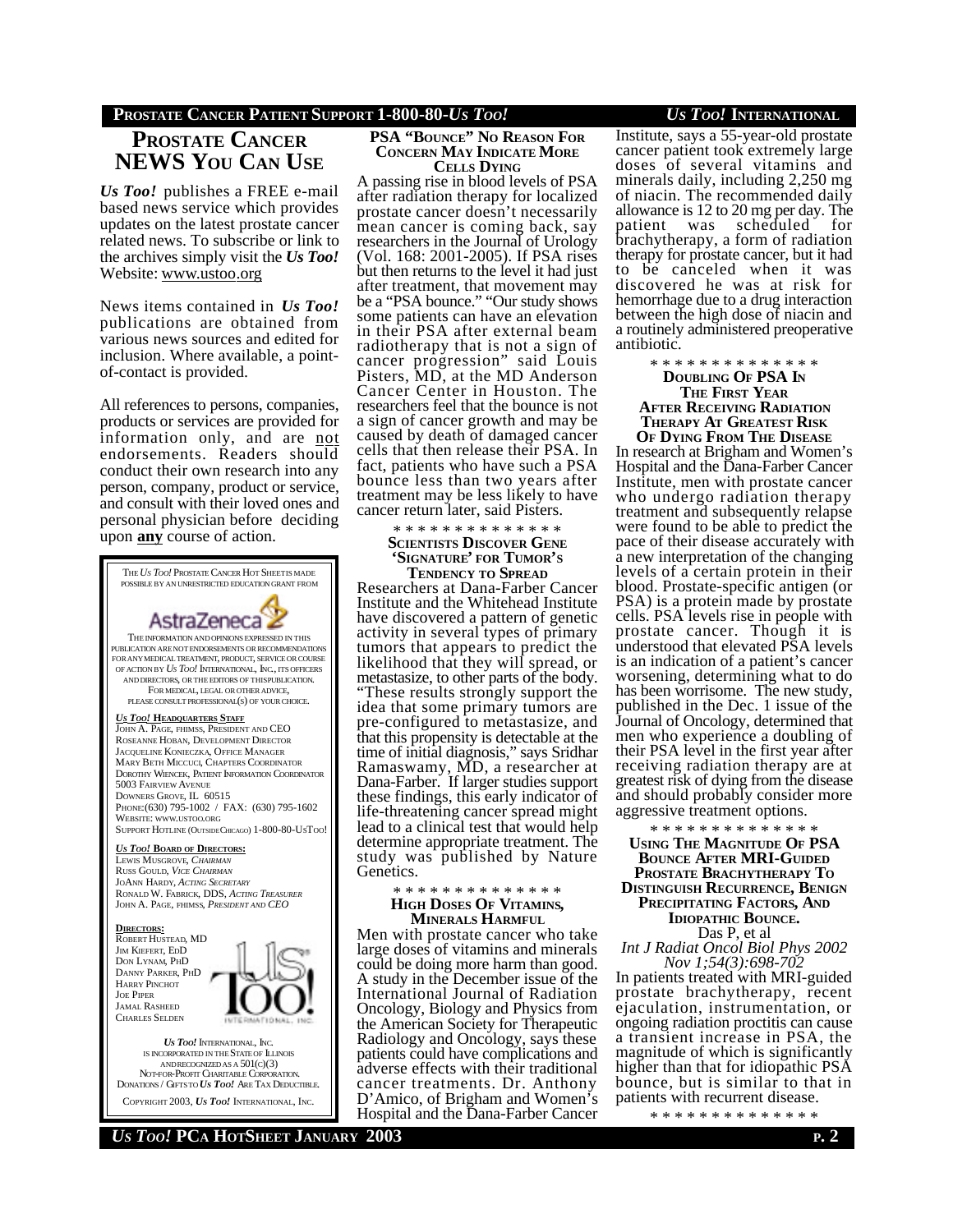**THE USE OF TREATMENTS FOR ERECTILE DYSFUNCTION AMONG SURVIVORS OF PROSTATE CARCINOMA** Leslie R. Schover, Ph.D. et al *Cancer - Volume 95, Issue 11, 2002.*

*Pages: 2397-2407* The success of medical treatments for men with ED among long-term survivors of prostate carcinoma is limited. Men prefer noninvasive treatments, although invasive treatments are more effective. Sexual

counseling for men and their partners is recommended, because it may increase the use of medical therapies for ED. Creating more realistic expectations in both partners also may enhance treatment adherence.

\* \* \* \* \* \* \* \* \* \* \* \* \* \*

## **BRAIN METASTASIS FROM PROSTATE SMALL CELL CARCINOMA:**

**NOT TO BE NEGLECTED** *The Canadian Journal of Neurological Sciences - Number 4/ November 2002; Pages:375 - 377* Conclusion: A literature review suggests that small cell carcinoma of the prostate is more likely to spread the brain compared to adenocarcinoma and that brain metastases indicate a poor prognosis. The prostate gland should be remembered as a possible cause of brain metastases and that a normal serum prostate specific antigen does not exclude this diagnosis.

\* \* \* \* \* \* \* \* \* \* \* \* \* \* **SCREENING WITH LOW PSA CUTOFF VALUES RESULTS IN LOW RATES OF POSITIVE SURGICAL MARGINS IN RADICAL PROSTATECTOMY SPECIMENS.**

Berger AP, et al *Prostate 2002 Nov 1;53(3):241-5* As tumor stage and surgical margin status after radical prostatectomy are important predictors of the likelihood of PSA recurrence, which necessitates additional therapy, these findings support the concept of PSA screening by using low PSA cutoff levels.

\* \* \* \* \* \* \* \* \* \* \* \* \* \* **NEOADJUVANT THERAPY BEFORE RADICAL PROSTATECTOMY FOR CLINICAL T3/T4 CARCINOMA OF THE PROSTATE: 5-YEAR FOLLOWUP, PHASE II SOUTHWEST ONCOLOGY GROUP STUDY 9109.** Powell IJ, et al *J Urol 2002 Nov;168(5):2016-9* Neoadjuvant hormonal therapy followed by radical prostatectomy is reasonable and appropriate for clinical stage T3 prostate cancer. A progression-free and overall 5-year<br>survival of 70% and 90%. survival of 70% respectively, compares favorably to Radiation Therapy Oncology Group neoadjuvant trial outcomes for this stage of prostate cancer.

\* \* \* \* \* \* \* \* \* \* \* \* \* \*

#### **POTENTIAL BENEFITS OF COMBINING CYTOSINE DEAMINASE/5-FLUOROCYTOSINE GENE THERAPY AND IRRADIATION FOR PROSTATE CANCER: EXPERIMENTAL STUDY.** Kato H, et al

*Int J Urol 2002 Oct;9(10):567-576* Findings indicate that CD/5-FC gene therapy for prostate cancer may function with enhanced antitumor effect when combined with external beam radiation. However, combining CD/5-FC gene therapy and RIT using an anti-PSA mAb may not be effective because of insufficient accumulation of the mAb at the target tumors.

#### \* \* \* \* \* \* \* \* \* \* \* \* \* \* **CAN VOLUME MEASUREMENT OF THE PROSTATE ENHANCE THE PERFORMANCE OF COMPLEXED PROSTATE-SPECIFIC ANTIGEN?** Naya Y, et al.

*Urology 2002 Oct;60(4 Suppl 1):36-41* We assessed whether volume-based complexed prostate-specific antigen (cPSA) indices could enhance prostate cancer detection in men with serum total PSA (tPSA) between 2.5 and 10.0 ng/mL. In conclusion, volume-based cPSA can modestly enhance the performance of cPSA.

\* \* \* \* \* \* \* \* \* \* \* \* \* \* **DETERMINANTS OF PROSTATE CANCER-SPECIFIC SURVIVAL AFTER RADIATION THERAPY FOR PATIENTS WITH CLINICALLY LOCALIZED PROSTATE CANCER.** D'Amico AV, et al *J Clin Oncol 2002 Dec 1;20(23):4567-73*

Prostate cancer was a major cause of death during the first decade after RT for patients with clinically localized but high-risk disease, and the cause of death for patients with a short PSA DT after RT was nearly always prostate cancer. These data provide evidence to propose the hypothesis that a short posttreatment PSA DT may serve as a possible surrogate for PCSD. Prospective validation is needed.

\* \* \* \* \* \* \* \* \* \* \* \* \* \*

#### *US TOO!* **INTERNATIONAL VISIT US ON THE INTERNET AT WWW.USTOO.ORG**

**EFFECTS OF COMBINED ANDROGEN BLOCKADE ON BONE METABOLISM AND DENSITY IN MEN WITH LOCALLY ADVANCED PROSTATE CANCER** M. Özgür Tan *International Urology and Nephrology - 34 (1): 75-79, March 2002*

No convincing evidence was found about the detrimental effect of CAB on bone mineral density and metabolism in a highly selected group of patients with advanced prostate cancer without bone metastases.

\* \* \* \* \* \* \* \* \* \* \* \* \* \*

### **DEPRESSION IN MEN RECEIVING ANDROGEN DEPRIVATION THERAPY FOR PROSTATE CANCER:**

**A PILOT STUDY**

William F. Pirl, et al *Psycho-Oncology - Volume 11, Issue 6, 2002. Pages: 518-523* This data suggests a significant rate of major depression in men with prostate cancer receiving ADT and that men with past histories of depression may be at particular risk for recurrence of their depression while undergoing this treatment.

\* \* \* \* \* \* \* \* \* \* \* \* \* \* **BIOCHEMICAL AND PATHOLOGICAL PREDICTORS OF THE RECURRENCE OF PROSTATIC ADENOCARCINOMA WITH SEMINAL VESICLE INVASION** Mario Sofer; et al

*The Journal of Urology 2003; 169(1):153-156*

PSA greater than 10 ng./ml., tumor volume greater than 20% and age are significant predictors of recurrence after radical retropubic prostatectomy in patients with prostate cancer and seminal vesicle invasion. Hopefully future randomized trials may show a survival benefit of adjuvant therapy in patients at high risk.

\* \* \* \* \* \* \* \* \* \* \* \* \* \*

**FACTORS AFFECTING RECURRENCE RATES AFTER PROSTATECTOMY OR RADIOTHERAPY IN LOCALIZED PROSTATE CARCINOMA PATIENTS WITH BIOPSY GLEASON SCORE 8 OR ABOVE**

Patrick A. Kupelian, M.D. , et al *Cancer - Volume 95, Issue 11, 2002. Pages: 2302-2307*

Patients with localized prostate carcinoma with a biopsy Gleason score 8 or less have lower recurrence rates if iPSA levels are 10 or less. Biochemical control rates were encouraging for patients with biopsy Gleason score 8 or above, clinical Stage T1-T2, and iPSA levels less

(continued on page 5)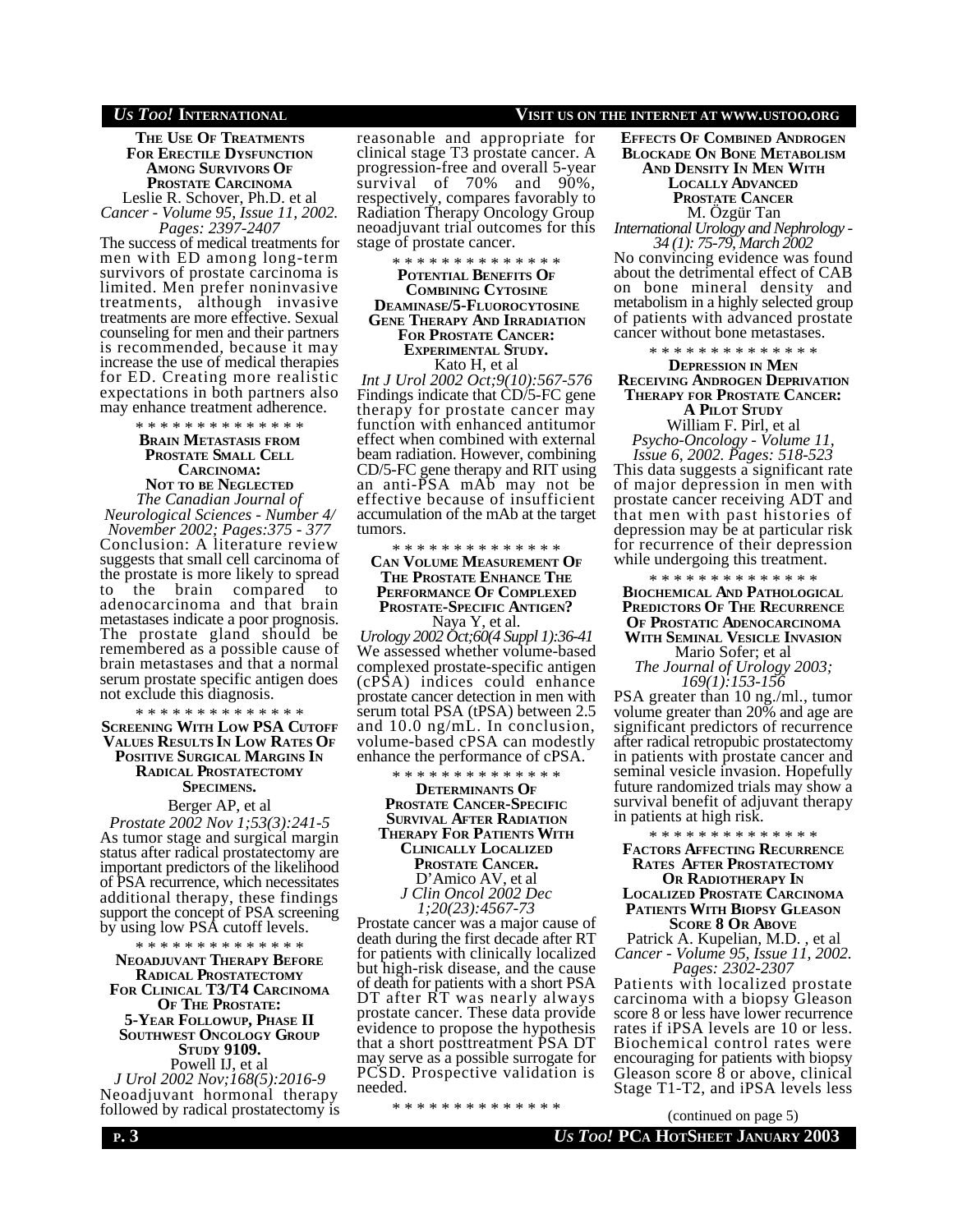## **PROSTATE CANCER PATIENT SUPPORT 1-800-80-***US TOO! US TOO!* **INTERNATIONAL**

# **PATIENT RESOURCE KIT RELEASED**

(continued from page 1)

CD-ROM is sure to provide in-depth information and assistance in helping the patient and his family, together with his health care team, make the most appropriate and informed decision possible for them.

But the kit goes beyond that by providing road maps to help focus a newly diagnosed patient on the information they may need to understand *immediately*, before making any treatment option decisions.

Those of you who have participated in *Us Too!* support groups understand that there are numerous values to being part of an *Us Too!* support group. Over time there are opportunities to meet other survivors at support group meetings and to listen to experts and learn from the experiences of others who have already been dealt with this disease. Research has confirmed that such experiences can increase your odds for successful treatment outcome and provide a more positive future.

But the most immediate benefit of the kit is the gathering of welldocumented materials to help the newly diagnosed man become better informed about prostate cancer treatment possibilities.

There is a large amount of information included in the resource kit, but the idea is not to try to digest all of it at once. The objective is to determine and use what is most appropriate for the patient's particular situation. And this kit is intended to help them do that.

*Us Too!* recognizes that a wide range of options exist for dealing with prostate cancer — in addition to the wide range of information sources about the choices to be made. Therefore we believe the best approach is to provide a large amount of well-documented information along with a system to help pick and choose what is most appropriate at this time – and have other information available for future reference. The resource kit contains basic information, advanced information, and much that is a mixture of the two.

To avoid information overload or "underload," we constructed alternative review "road maps" to match where a patient may be in their personal understanding of prostate cancer, how the disease is diagnosed, what treatment choices exist, and the possibilities after treatment.

For each of the materials we provide comments made from the point of view of ordinary people who have dealt with prostate cancer. These comments should help to choose the materials in the sequence that seems best for that patient. The resource collection is a mix that will help patients make decisions that are best for them right now and in the future.

 Already the kit has been extremely well received. The reviews and responses we have received are resoundingly positive. One of the best aspects of the resource kit is that the information comes from numerous, well-trusted sources. Among the information sources included are the

following:

![](_page_3_Picture_13.jpeg)

**LIVING WITH PROSTATE CANCER** If you have recently

been told you have prostate cancer, it's normal to wonder about your future. But did you know that

many men have overcome this disease? Start learning by reading this basic pamphlet. It is extremely well illustrated and provides a simple overview of anatomy, prostate cancer, and treatment options. It is a starting point.

![](_page_3_Picture_17.jpeg)

# **KNOW YOUR OPTIONS**

This booklet provides a basic description of many aspects of prostate cancer. Us Too! and the National Cancer Institute (NCI) have distributed it for several years to newly

diagnosed patients. The information is general, unbiased, and easy to understand. It discusses treatment choices and options for different types of disease (localized or disease that has spread) There is a section on considering the chances of survival. This is a basic introduction for the

newly diagnosed patient.

![](_page_3_Picture_23.jpeg)

#### **A PRIMER ON PROSTATE CANCER**

This is the newest and most comprehensive text available to help understand the<br>technology and technology emotional issues of prostate cancer. It will

serve as an invaluable resource at all levels of the prostate cancer journey. It is thoughtfully written for the patient, and illustrated in full color.

Use the table of contents, index and glossary to find the sections of interest for your particular stage of learning. This is a text/reference book. Do not expect to read it at one sitting. It is intended to help fill the need for comprehensive direction and understanding. Even if newly diagnosed, many sections are fully understandable and useful, especially the Glossary, the Overview Chapter, the Partin Tables, and description of staging and interpreting your results. For the more experienced patient, Appendix B, "If You Want To Learn More", includes advanced information related to each chapter. All levels of patients can use Appendix A, "Resources", a list and summary of Internet websites, printed materials, support groups, and questions you can ask your doctor.

The section: "How to Use This Book" describes the format of the book and how it can fit individual needs. The "An Overview" section and Chapter 1 ("How to Proceed"), are good starting points to get the overall scope of the variety of information available in this book. Understanding the doctrines of prostate cancer technology is a major step toward "Patient Empowerment" and can result in a better outcome. Patients are encouraged to keep this book handy

for easy access - along with the rest of the materials in this resource kit - for future reference.

![](_page_3_Picture_30.jpeg)

*US TOO!* **PCA HOTSHEET JANUARY 2003 P. 4**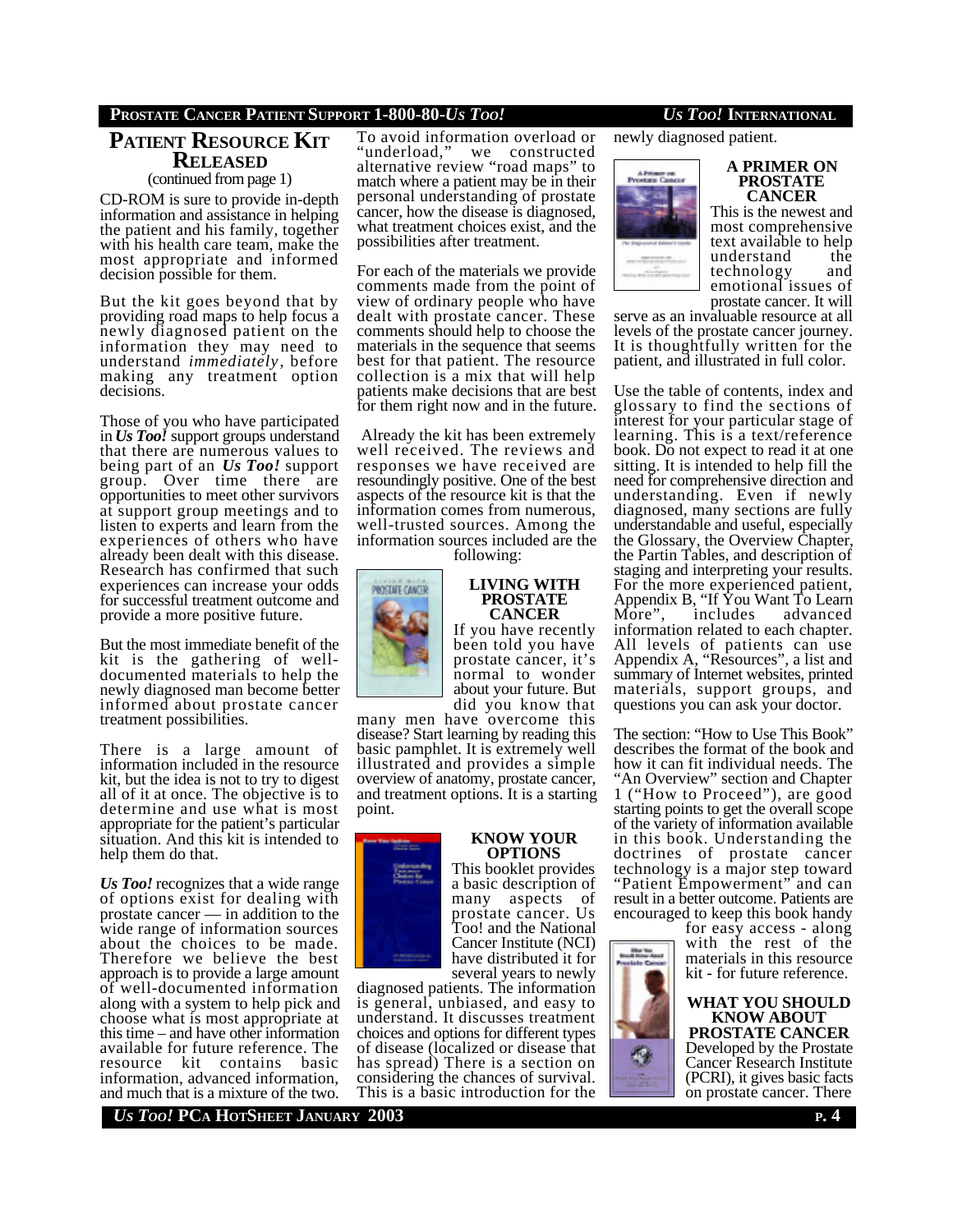is a also a detailed discussion of prostate cancer including a discussion of nutritional supplements to consider and an in-depth discussion of the Prostate Specific Antigen (PSA) blood test, the Digital Rectal Exam (DRE), and additional tools to help clarify diagnosis and decisions to be made. It also has references for additional reading.

![](_page_4_Picture_2.jpeg)

#### **Us Too! / Phoenix 5 CD-ROM** The Us Too!

Phoenix5 CD-ROM includes the entire\* Phoenix $5$ 

 $\frac{\text{(www.phoenix5.org)}}{\text{Robert}}$  developed by<br>Robert Young—a very  $\overline{\text{Young}}$ —a very knowledgeable man living with prostate cancer—as well as the full *Us Too!* **INTERNATIONAL** Website (www.ustoo.org). Together, the two give you considerable prostate cancer technical information. The Us Too! site has copies of the Us Too! Prostate Cancer Hot Sheet along with other information—and the Phoenix5 site includes an extensive, interactive glossary, and a number of full length video presentations.

The Phoenix5 Website is primarily dedicated to helping men and their companions with the social, emotional and sexual issues that are forced upon them by prostate cancer. The emphasis is on the side effects of various treatments such as impotency and incontinence. Phoenix5 relies on the experiences of men and their companions, so you can learn from others who have faced these challenges. Within the wide variety of published articles and stories are those that emphasize the issues of masculine identity and relationships.

Also included on the CD-ROM is a prostate cancer public service announcement by former New York Mayor Rudy Giuliani and an early detection video entitled Know Your Score starring Harlem Globetrotter Basketball Legend Meadowlark Lemon and HBO/ABC Sports Celebrity Jim Lampley.

*- Because both sites are active and updated frequently we recommend that patiens also check for the latest content by visiting them both live, online, on the Internet.*

![](_page_4_Picture_9.jpeg)

#### **PROSTATE CANCER - RESOURCE GUIDE**

Published by the American Foundation for Urologic Disease,<br>this is another another potential starting point

for learning about this disease. It lists resources such as suggested readings, Internet sites of interest, listing of cancer centers and other cancerfocused organizations along with their contact information. You'll also find several "Tips for Survivors of Prostate Cancer<sup>\*</sup> and a list of local support groups in the U.S. and abroad.

![](_page_4_Picture_13.jpeg)

**PROSTATE CANCER - Treatment Guidelines For Patients** This report describes,

in lay terms, the way prostate cancer is

treated at leading cancer centers.<br>Published by National Published by Comprehensive Cancer Network (NCCN) and the American Cancer Society, it is a very helpful tool for future planning. The booklet's "decision trees" illustrate and explain the different stages used by doctors in their testing, work up and treatment of prostate cancer.

Newly diagnosed patients coming to a recognized Us Too! chapter meeting, for the first time may inquire about receiving a Resource Kit at no cost. With your registration at the meeting you'll also be eligible to receive notification of the periodic updates we make to the kit for a year.

If you don't have a local support group, or want to receive a resource kit for yourself or a friend, you can order kits online at the *Us Too!* website (www.ustoo.org) or from *Us Too!* headquarters (630-795-1002) for \$40 each prepaid, including shipping and handling in the US. This offer expires on March 31, 2003 or while supplies last - so order your Resource Kit today. The Primer is available alone at \$25 each and the CD-ROM is available at \$10 each (both prepaid include shipping and handling in the USA).

## *US TOO!* **INTERNATIONAL VISIT US ON THE INTERNET AT WWW.USTOO.ORG**

**NEWS YOU CAN USE** (continued from page 3)

than or equal to 10 ng/mL treated with adjuvant androgen deprivation given only for 6 months or less. If longer follow-up confirms these findings, these patients might not need prolonged androgen deprivation for periods exceeding 6 months following local therapy.

> \* \* \* \* \* \* \* \* \* \* \* \* \* \* **DENDREON CORPORATION ANNOUNCES PROVENGE PROSTATE CANCER VACCINE SIGNIFICANTLY DELAYS**

**ONSET OF DISEASE-RELATED PAIN** Dendreon Corporation announced additional results from its first placebo controlled Phase III trial (D9901) of Provenge(TM) indicating that, in addition to delaying the time to progression of disease, the investigational cancer vaccine delayed the onset of disease-related pain in patients with hormone resistant (androgen independent) prostate cancer with a Gleason score of 7 or less. The results were presented at the Society of Urologic Oncology meeting in Bethesda, Maryland, by Dr. Paul Schellhammer, professor and chief of urology at Eastern Virginia Medical School.

\* \* \* \* \* \* \* \* \* \* \* \* \* \*

### **COMPOUNDS DISCOVERED THAT INHIBIT BONE METASTASIS AND HYPERCALCEMIA**

The mode of action of the two classes of drugs is different - the new compounds inhibit parathyroid hormone related protein (PTHrP) production and secretion by the tumor cells whereas bisphosphonates inhibit osteoclasts - which suggests that the two drugs might have synergistic effects when used in combination.

### \* \* \* \* \* \* \* \* \* \* \* \* **PATIENT REPORTED SEXUAL FUNC-TION FOLLOWING LAPAROSCOPIC RADICAL PROSTATECTOMY.**

Katz R, et al *J Urol 2002 Nov;168(5):2078-82*

The overall rate of patients who had erections preoperatively and maintained erections after surgery (53.8%) is comparable to the results for open surgery. Patients with bilateral preservation did better than those with unilateral preservation. Our preliminary results show a promising rate of potency at 1 year after laparoscopic radical prostatectomy.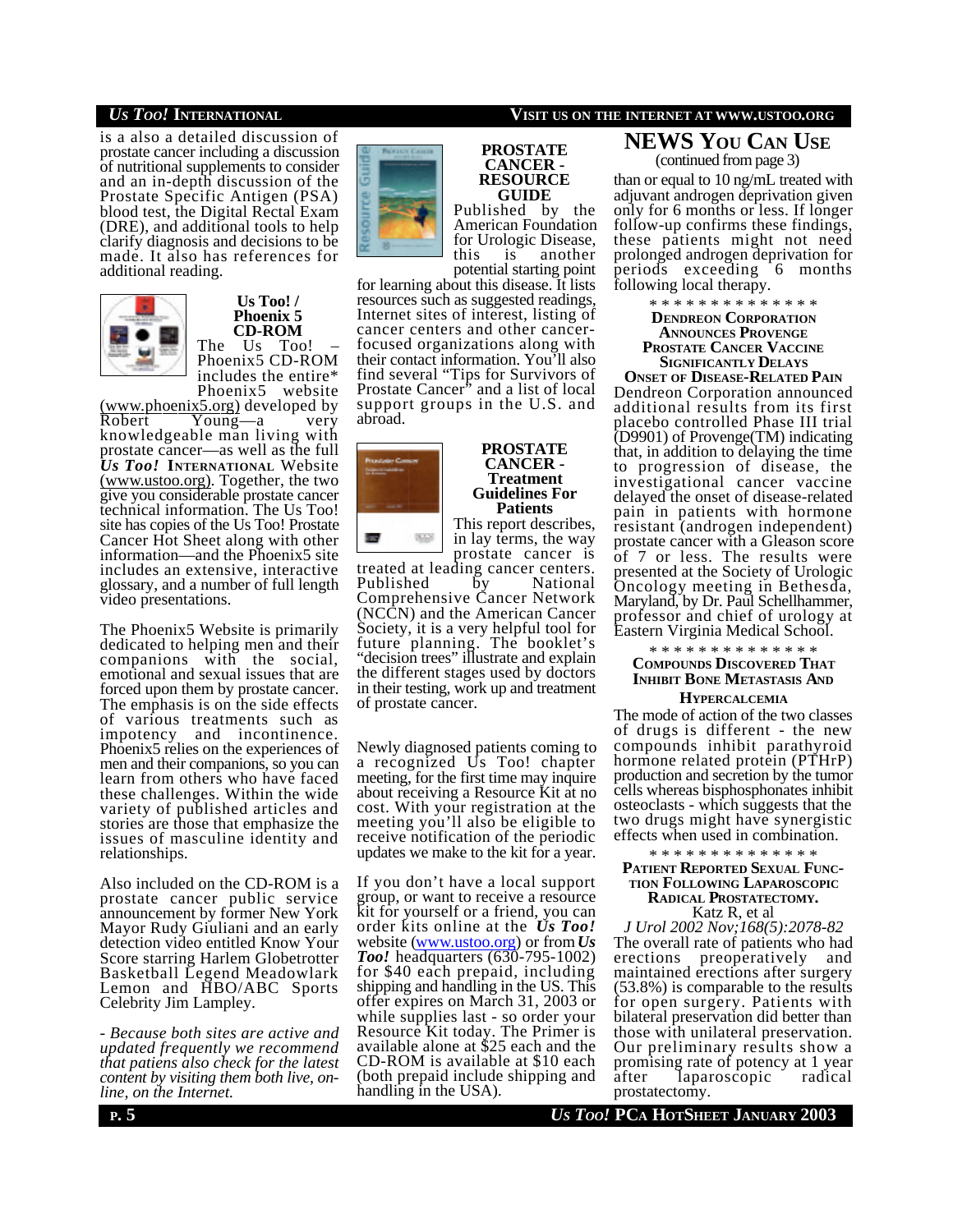## **PROSTATE CANCER PATIENT SUPPORT 1-800-80-***US TOO! US TOO!* **INTERNATIONAL**

**NEW** *US TOO!* **SURVEY SHOWS MANY MEN FALSELY BELIEVE THEY ARE CURED OF PROSTATE CANCER FOLLOWING INITIAL TREATMENT**

A new survey of prostate cancer patients diagnosed within the past two years shows that many men are unaware of the likelihood of recurrence of their cancer following initial treatment and believe they are cured. Of the men surveyed, 66 percent believed that, as a result of their initial treatment, their prostate cancer has been cured.

"Many men are sent home from their doctor believing they have been cured of prostate cancer," said John Page, President and CEO of Us Too! International. "Unfortunately, in many cases this is simply not true. Research shows that of all men treated for prostate cancer -- including those treated by surgery or radiation -- one-third or more will see their cancer return within ten years.

The survey, conducted by Us Too! International, the world's largest independent network of prostate cancer education and support groups, highlights a distinct misperception men have about the chances of their prostate cancer returning. The 10-year clinical recurrence rates following radical prostatectomy (surgical removal of the prostate) and radiation therapy can exceed  $30$  percent<sup>(1)</sup>.

Of the men surveyed, about half either said they were not told (35 percent) or did not know (14 percent) what the chances of recurrence were. Of the other half who had at least some idea about the possibility of their cancer returning, most (37 percent) believed it is less than 25 percent. The survey also showed that 40% of patients were told by their doctor that they were cured.

"The results of this survey are very disheartening. It is important for men to discuss with their doctor, even if they have been successfully treated, steps they might take to monitor their health and hopefully prevent their prostate cancer from coming back. At the very least, they should continue to get checked regularly," said Page.

Four out of five men surveyed (83 percent) said they have not discussed with their doctor any additional treatment to reduce the possibility of recurrence, and twothirds (65 percent) said they are doing nothing to prevent a recurrence of the disease. Among the one-third of patients who are doing something, their activities include watching their diet, healthy eating and exercise, regular checkups, and a small percentage<br>mentioned taking specific mentioned medications. Studies also show that a positive mental outlook and participation in outreach and support groups contribute to better outcomes.

The survey also highlights another major concern of prostate cancer patients, namely the possible side effects associated with existing options to treat prostate cancer. Four out of five patients were informed about the possible side effects of the treatments they discussed with their doctor, and 60 percent were concerned about these side effects, particularly those associated with surgery, radiation therapy and chemotherapy.

"This survey underscores the critical need for better targeting and newer treatment options designed to ensure a longer, disease-free life. Men deserve the greatest choice of options possible so that they can better manage their disease, as well as balance the potential side effects of treatment to suit their lifestyle," said Page.

In the survey, more than two-thirds (69 percent) said they would be interested in a treatment that could reduce the chances of recurrence of their prostate cancer, including almost half (48 percent) saying they would be very interested.

(*1) Campbell's Urology, 7th Edition. Philadelphia, PA: WB Saunders Company; 1998*

# **PANEL SOFTENS PROSTATE SCREENING STANCE**

*David B. Caruso Associated Press - December 2, 2002*

A government advisory panel has dropped its objection to routine prostate cancer screenings for millions of middle-aged and elderly men, saying it is possible the tests save lives.

The U.S. Preventive Services Task Force stopped short of recommending the exams, citing continuing uncertainty about their value. But it abandoned a 1996 opinion that said they are not effective enough to justify their cost.

Studies done over the past 10 years indicate that some and probably most tumors discovered during the screenings are so small and slowgrowing they are unlikely to do any harm to patients, the panel said in the Dec 3, 2002 issue of the Annals of Internal Medicine.

Some studies have indicated that when dangerous tumors do turn up, the death rates are generally the same among men who had regular screenings and those who didn't go to a doctor until they developed symptoms. Other studies have said that those who get the screenings have a higher survival rate.

Based on those mixed findings, the task force said there is not enough evidence to recommend either for or against routine screenings every year or two.

"Men should be informed of the gaps in the evidence, and they should be assisted in considering their personal preferences and risk profile before deciding whether to be tested," the group said.

A number of groups, including the American Cancer Society and the American Medical Association, already recommend that doctors discuss the pros and cons of screenings with their patients, and decide whether or not to do them on a case-by-case basis.

Doctors have argued over the screenings for a decade. Some say prostate cancer caught early can be treated before it spreads. Others believe the tests have led to thousands of unnecessary operations with side effects that can include impotence and urinary leakage.

*US TOO!* **PCA HOTSHEET JANUARY 2003 P. 6**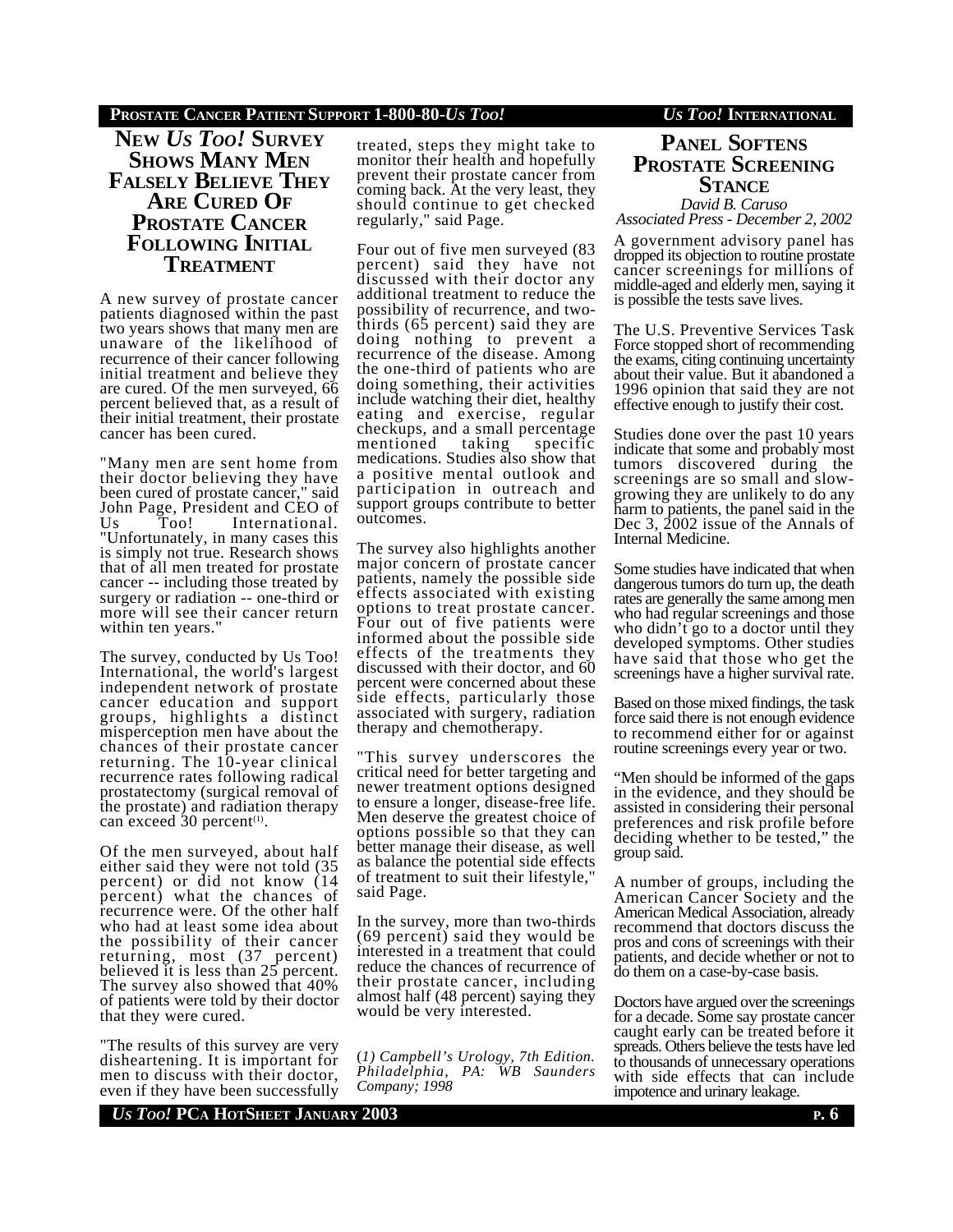Physicians have been embroiled in a similar debate over other types of cancer screenings. Several recent studies have raised questions about the effectiveness of breast selfexaminations and mammography, noting that death rates among women who had the screenings and those who didn't appear to be similar. Other studies have reached the opposite conclusion.

About 57 percent of men over 50 had a blood test for prostate cancer last year, according to the Centers for Disease Control and Prevention. About 56 percent had a rectal examination for the disease, the CDC said.

The blood test looks for levels of a substance called prostate specific antigen, PSA. Men who test positive for cancer during a PSA test or a rectal exam usually undergo a biopsy to confirm the diagnosis.

A PSA test costs less than \$100. But a biopsy and follow-up examinations can run thousands of dollars more.

Dr. Leonard Gomella, chairman of urology at Jefferson Medical College in Philadelphia, said he believes the benefits of aggressive detection outweigh its costs.

"We know we are over-treating many men with prostate cancer," he said. "But something is going on over the last 10 years where we are seeing the death rate from prostate cancer go down consistently, and the easiest thing to ascribe this to is the screenings."

About 189,000 men are diagnosed with prostate cancer each year, and about 30,200 die of the disease, making it the second leading cancer killer for men, according to the American Cancer Society. More than 75 percent of cases are diagnosed in men older than 65.

The most common treatment for prostate cancer that has not yet spread is surgery. Other treatments include radiation, hormone therapy and "watchful waiting" - doctors wait to see whether the tumor grows before deciding what to do.

The task force said black men, men between the ages of 50 and 70, and men with a history of prostate cancer in the family are the most likely to benefit from screening.

# **NUTRIENTS ARE KEY TO PREVENTING CANCER** *By Lauran Neergaard - AP Medical Writer*

Can a diet rich in a particular nutrient really prevent cancer? The government is recruiting 32,000 middle-aged men to see if selenium or vitamin E can prevent prostate cancer, the biggest clinical trial yet to address such dietary questions.

It's just a first step toward what could become a major change in nutrition: Preliminary but intriguing genetic research suggests certain nutrients may prove more cancer-protective for one person than the next - suggesting that one day doctors might write prescriptions for diets to prevent tumors in certain people.

"The future is tailored recommendations," John Milner of the National Cancer Institute says about this fledgling new science, "nutrigenomics." "That's the excitement."

Cancer doesn't just arise overnight. A few tiny cells gone wrong slowly grow over decades. Whether the result is a lifethreatening tumor depends on genes and environment - including food. Up to 35 percent of cancers are related to dietary habits, says Milner, chief of NCI's research into nutrition and cancer prevention. That doesn't mean an occasional cheeseburger or doughnut is dooming. But study after study links lifelong diets high in plant foods to lower cancer rates.

Also, people who eat lots of fruits and vegetables generally are skinnier. Obesity increases risks of cancers of the uterus, gallbladder and possibly colon and prostate, while a large weight gain after reaching adulthood is linked to breast cancer.

Armed with such provocative evidence, scientists now are trying to tease out which of the myriad nutrients and chemicals in different foods are most protective - and why, at a genetic level, they do the job. It's exceedingly complex research. Not everybody gets equal benefit from nutrient-rich diets, a discrepancy that probably points to genetic variability. For example, scientists studying lung cancer rates in part of China found people with the lowest cancer risks also were genetically deficient in an enzyme that metabolizes certain nutrients in cruciferous vegetables.

### *US TOO!* **INTERNATIONAL VISIT US ON THE INTERNET AT WWW.USTOO.ORG**

In other words, those lucky people's genes seemed to make broccoli better for them. Similar links to cancer are being explored with genes that metabolize alcohol, folate from grains and other food chemicals. "In five years, we'll have a lot of information on how your gene profiles influence your response" to different foods, Milner predicts. But first, scientists need hard proof of which of the many nutrients commonly considered protective truly are, and at what levels. Small studies promoting 12 cups a day of tea or three whole garlic cloves daily aren't too practical for many people. Until now, most food and cancer research has focused on animals or merely monitoring people's diets and their later health, which gives only clues, not proof. Plus, too much of some nutrients can be dangerous.

Top of the federal research list: selenium, a trace element found in grains and meat. Previous studies suggest that eating 200 micrograms of selenium a day, about twice the national average, might lower the risk of prostate, lung and colorectal cancer, perhaps by slowing abnormal cell growth or activating tumor suppressor genes.

To prove the prostate benefit, NCI is recruiting 32,400 healthy men in their 50s to take for the next seven years either selenium; 400 milligrams of vitamin E, another nutrient linked to lower prostate risk; both; or a dummy pill. Too much is toxic, so don't pop lots of selenium supplements, cautions NCI researcher Cindy Davis.

Lycopene, the chemical that makes tomatoes and watermelon red, is another top prospect. Cooking tomatoes with a little oil - think spaghetti sauce significantly increases lycopene absorption. In one study, it decreased prostate cancer by 35 percent. The NCI has begun small clinical trials to find lycopene's maximum safe dose and see if giving it to prostate cancer patients before surgery helps stem their disease.

Despite lots of hype, research is much more mixed on other foods. Soy, for instance, is widely touted as protective against breast cancer, but women seem to get the benefit only if they eat soy before puberty, says NCI researcher Harold Seifried.

It will take years to sort out what are truly anticancer diets. For now, the American Cancer Society's best advice: Eat a wide variety of foods, including at least five servings of fruits and vegetables a day, and slim down.

**P**. 7 *Us Too!* **PCA HOTSHEET JANUARY 2003**